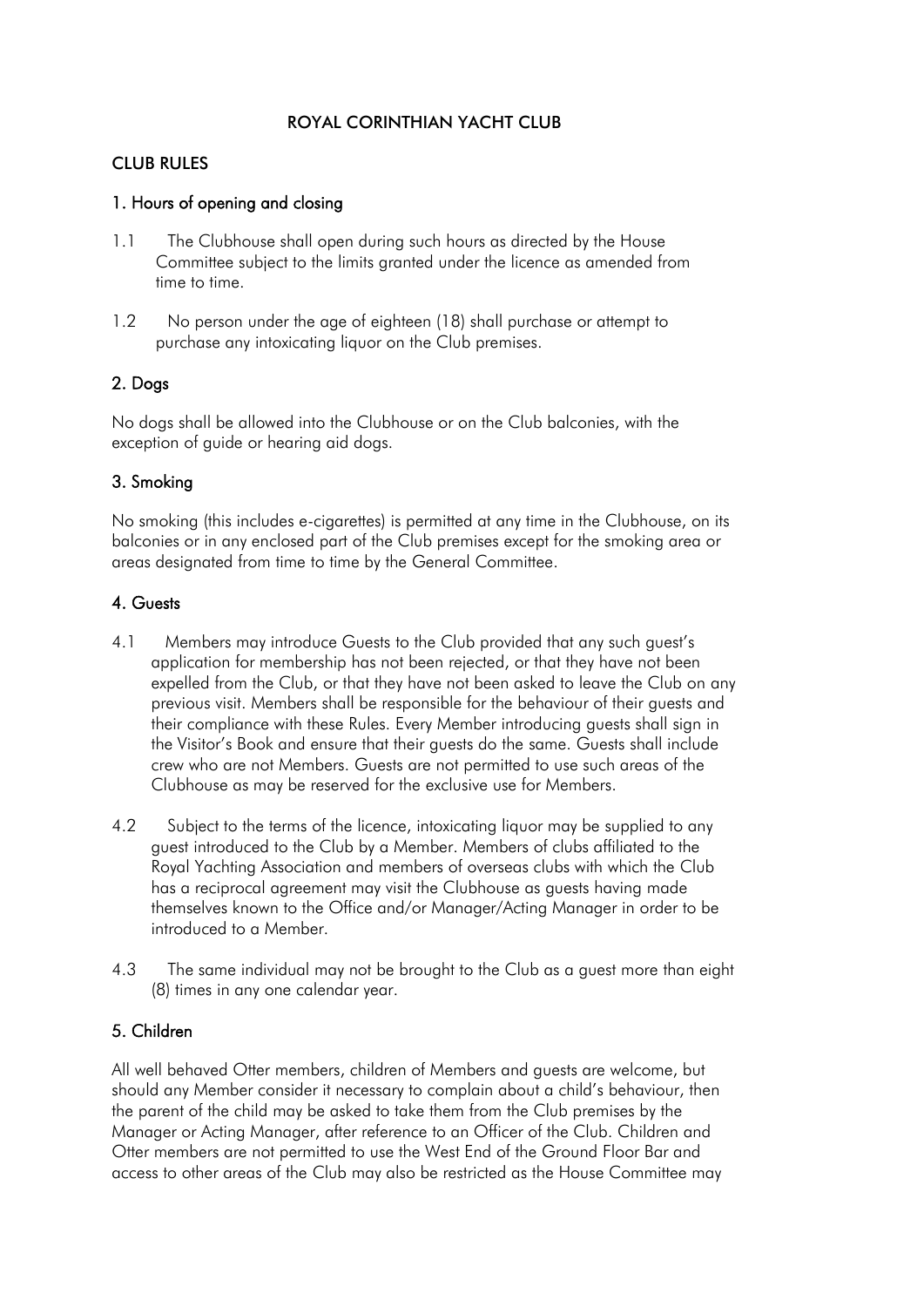from time to time determine.

### 6. Payments and refunds

- 6.1 The Club reserves the right to charge for accommodation in the event of late cancellation.
- 6.2 Should cancellation of a reservation at a Club or Class dinner be made in the twenty-four (24) hours prior to the event, the Club reserves the right to charge payment in full or to decline making a refund.

# 7. Tariff of Charges

A Tariff of Charges shall be exhibited in the Club.

### 8. Suggestions and Complaints

A Member wishing to make any formal suggestion or complaint shall make such suggestion or complaint in writing, sign it and lodge it with the Office. Under no circumstances shall a member of staff be personally reprimanded by a Member.

### 9. Gratuities

Members are reminded not to tip or otherwise reward staff in any way.

### 10. Club property and notices

- 10.1 No Member or guest shall remove from the Club premises any newspaper, book, pamphlet, notice, writing paper, towel or any property of the Club without written permission by way of a resolution from a General Committee meeting.
- 10.2 No advertisements other than for Club functions shall be laid on tables or put up in the Clubhouse without the prior approval of the Office under reference to the Secretary.

#### 11. Accommodation, lockers, moorings and stores

Charges for accommodation, the use of lockers, moorings or stores shall be such sum as shall from time to time be fixed by the relevant Committee and shall be payable in advance or as otherwise arranged at the discretion of the relevant Committee and with the approval of the General Committee. The relevant Committee shall allocate accommodation, lockers, moorings and stores as it sees fit.

#### 12. Dress Code

After 7.30pm, dress in the Club Dining Room shall be governed by the Code indicated by the House Committee for the function concerned. In all other areas of the Club informal but respectable dress may be worn unless otherwise specified by the House Committee from time to time. Wet sailing attire or clothing should not be worn in the Clubhouse, except in the wet room, at any time.